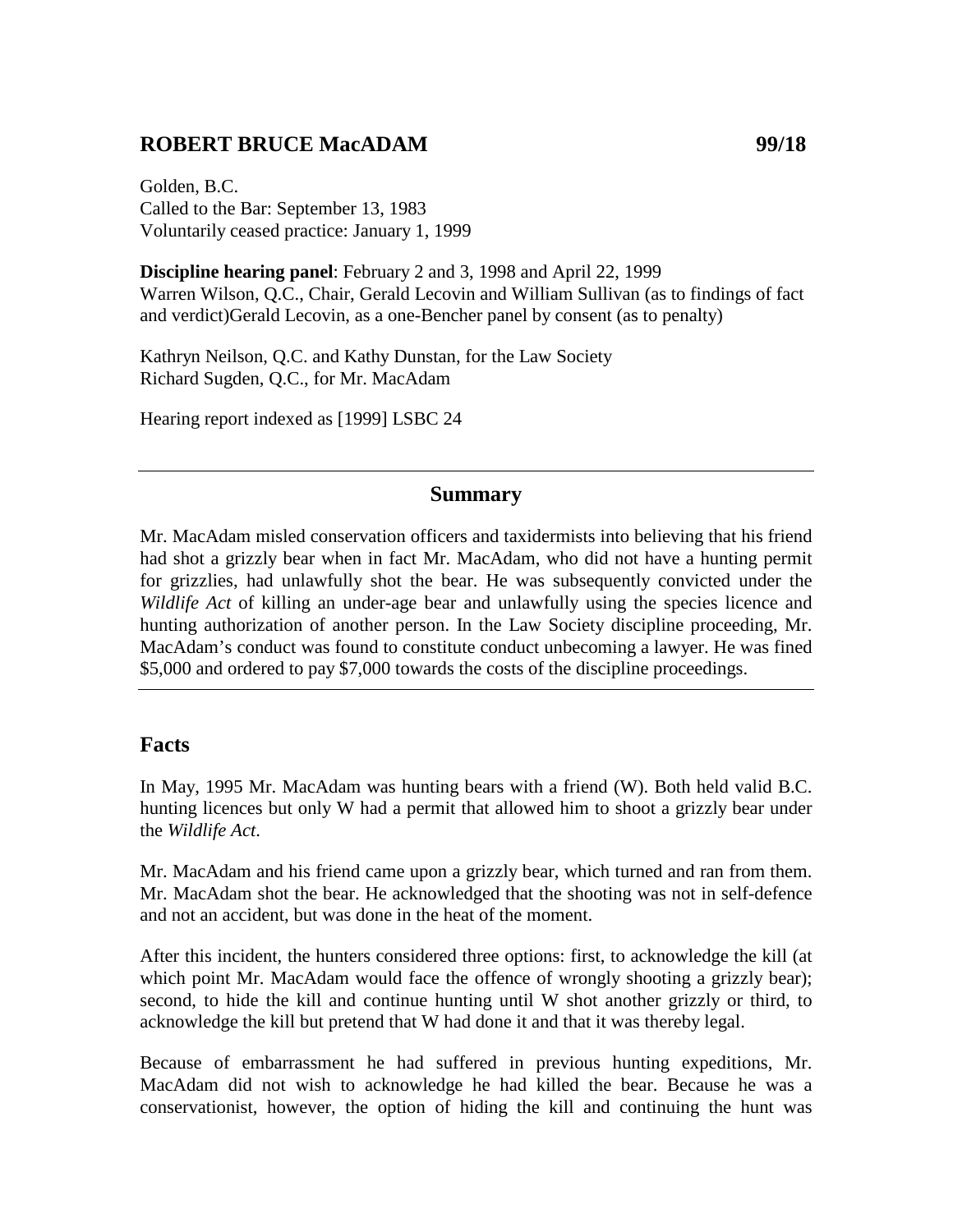repugnant to him. He and W agreed to follow the third option. Mr. MacAdam felt that, in making this choice, he and W would stay within quota. Both he and W realized, however, that they were breaking the law.

The hunters took the bear's hide to taxidermists for tanning and also the bear's penis to prove its sex, as required under the *Act*.

Mr. MacAdam called ahead to the taxidermists to report that W had shot a grizzly bear and would bring in the hide. Both men had agreed to cut W's tag and thus claim the grizzly kill for him. By his words and behaviour, both by commission and omission, Mr. MacAdam misled the taxidermists into believing that it was W who shot the bear.

The taxidermists took the hide to the conservation office for inspection. Mr. MacAdam had previously called the conservation office and left a message that W was out hunting grizzlies and had a bear to report. Mr. MacAdam misled the conservation officers into believing that W had shot the bear.

Mr. MacAdam did not take back the skull from the kill, as he believed this was unnecessary, In fact, this was required under the *Wildlife Act* regulations for the purpose of proving a bear's age, as it is illegal to kill grizzly bears under three years of age. At the request of the conservation officers, Mr. MacAdam and W returned to the site of the kill, but could not locate the skull. A conservation officer told Mr. MacAdam that he would get an expert opinion on the age of the bear and that it was possible charges would be laid against W.

A few days later, Mr. MacAdam told the conservation officer to state that he, not W, had shot the bear. He made a written statement to this effect.

In 1996 Mr. MacAdam pleaded guilty to the office of killing a grizzly bear under three years of age and to the offence of unlawfully using the species licence and limited entry hunting authorization of another person.

### **Decision**

Mr. MacAdam's conduct constitutes conduct unbecoming a lawyer.

The hearing panel noted that conduct unbecoming can be conduct occurring outside the practice of law and includes conduct that results in a conviction under statutes with penal consequences. The *Wildlife Act* is such a statute. Mr. MacAdam knowingly committed an offence under this statute and lied about it afterward. He did so in a small town where he was known to be a lawyer and the circumstances of the matter were reported publicly. He lowered the esteem of the legal profession in the eyes of the public, which has the effect of lowering public esteem in the judicial process and is consequently contrary to the best interest of the public and the legal profession.

# **Penalty**